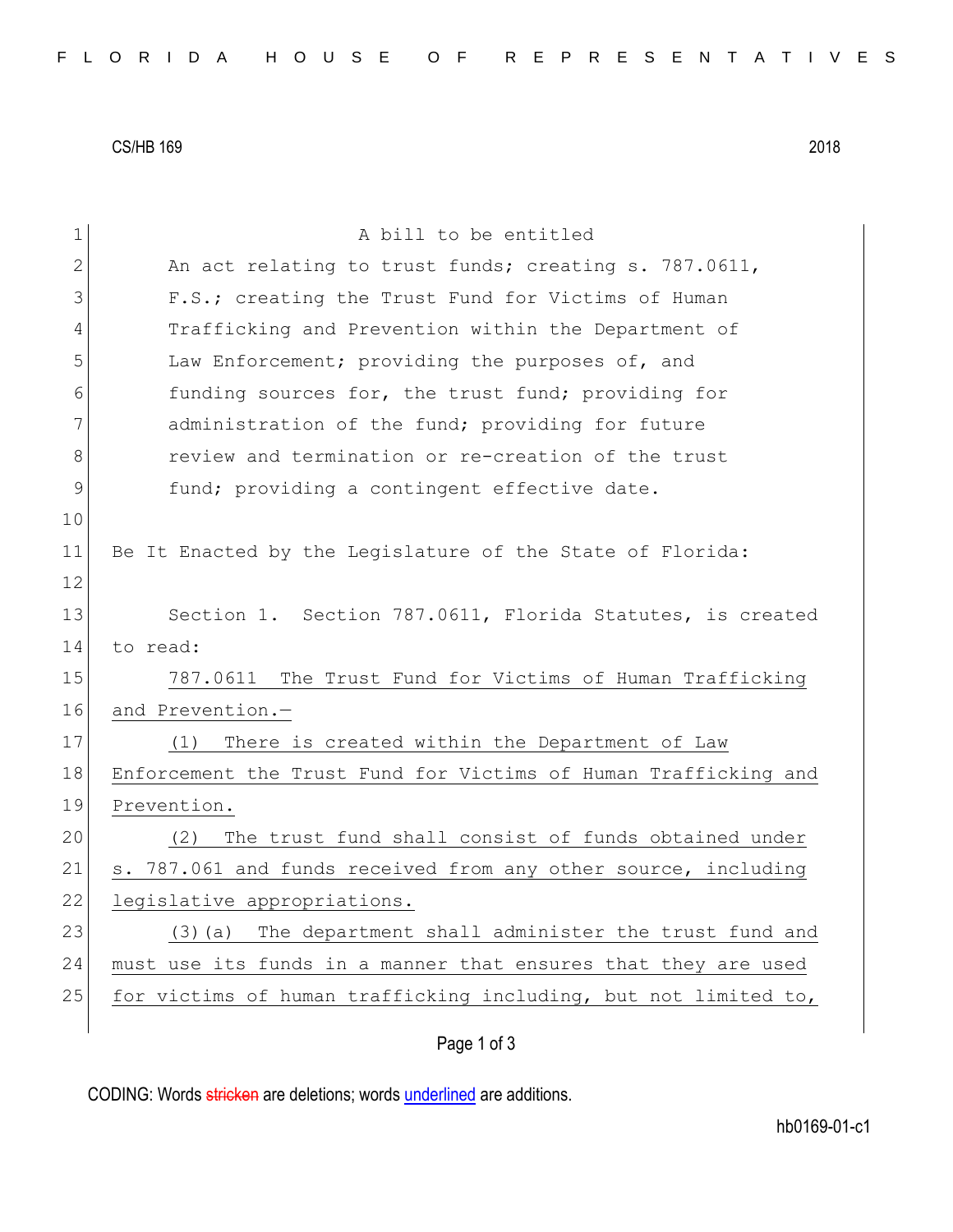## CS/HB 169 2018

26 medical and mental health examinations and treatment, living 27 expenses, lost wages, and repatriation of such victims. 28 (b) The trust fund moneys may also be used for the 29 following purposes: 30 1. Educating the public about the recruitment, 31 trafficking, and exploitation of persons through human 32 trafficking. 33 2. Assisting in the prevention of recruitment of minors 34 for exploitation in schools in this state. 35 3. Establishing a survivors' resource center to make legal 36 services, social services, safe harbors, safe houses, and 37 language services available to survivors of human trafficking. 38 4. Advertising the National Human Trafficking Resource 39 Center hotline telephone number and the BeFree Textline in 40 diverse venues. 41 5. Assisting in the coordination between law enforcement 42 agencies and service providers. 43 6. Assisting in vacating the convictions of victims of 44 human trafficking, whose offenses were the result of the force, 45 duress, or coercion of a human trafficker. 46 (c) Subject to the availability of funds and subject to 47 legislative appropriation, the department may contract with 48 entities having appropriate expertise and experience to manage 49 and deliver services outlined in this section. 50  $(4)$  In accordance with s. 19(f)(2), Art. III of the State

## Page 2 of 3

CODING: Words stricken are deletions; words underlined are additions.